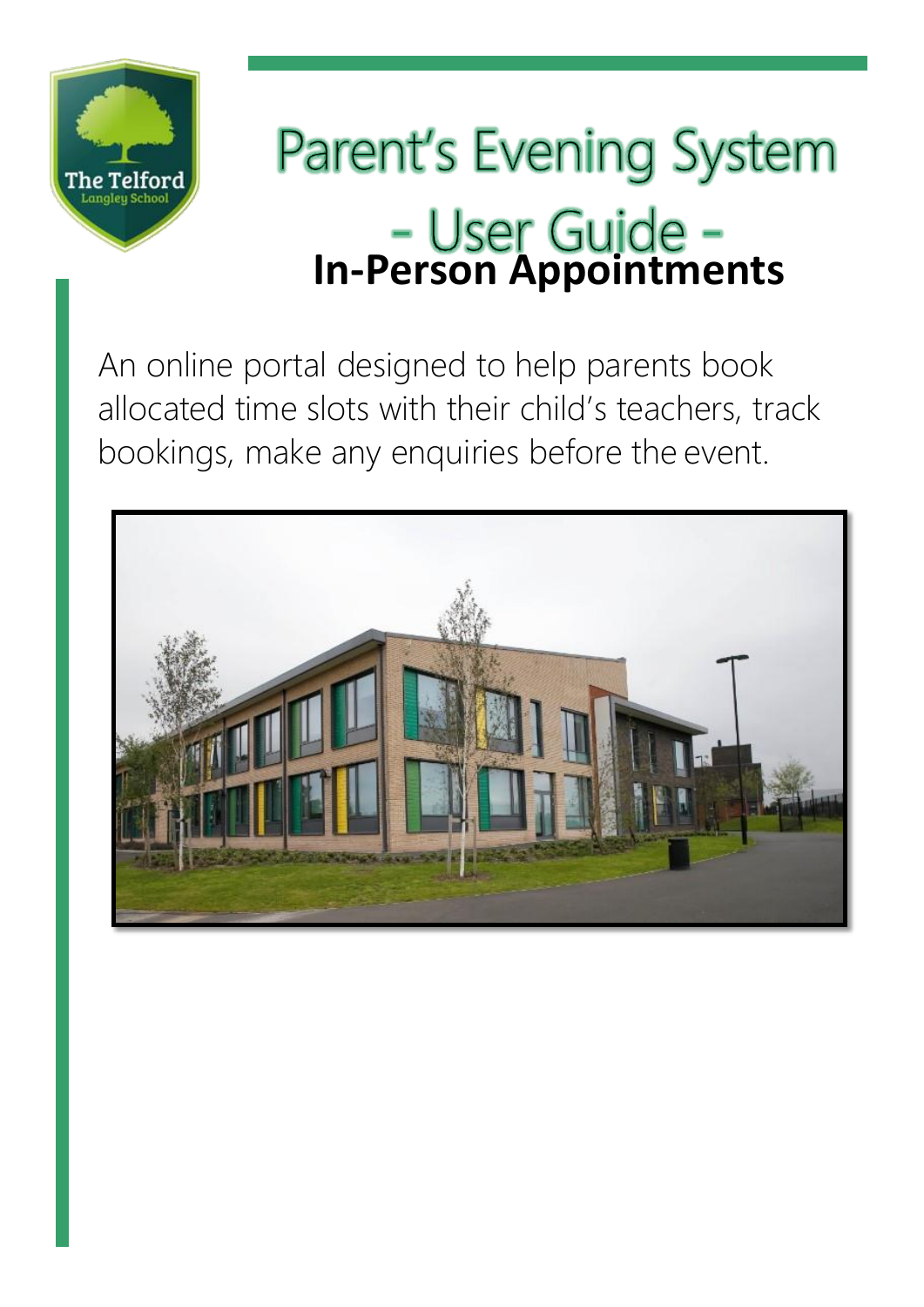#### How do | access?

In order to access the system you will need a valid Internet Connection, and the system can then be accessed via any computer, smart phone or tablet device.

Please visit the school's website:

www.telfordlangleyschool.co.uk

Select Parents at the top. PARENTS

Select Parents Evening Booking.

<u>Parents Evening</u> Bookina

You will then be presented with the following screen:

| <b>The Telford Langley School</b><br>$rac{1}{2}$                                                                                                                                                                                                            |                   |                              |  |  |  |
|-------------------------------------------------------------------------------------------------------------------------------------------------------------------------------------------------------------------------------------------------------------|-------------------|------------------------------|--|--|--|
| <b>Parents' Evening System</b><br>Welcome to the The Telford Langley School parents' evening booking system.<br>Appointments can be amended via a link from the email confirmation - please ensure your<br>email address is correct.<br><b>Your Details</b> |                   |                              |  |  |  |
| Title<br>◡                                                                                                                                                                                                                                                  | <b>First Name</b> | Surname                      |  |  |  |
| <b>Email Address</b>                                                                                                                                                                                                                                        |                   | <b>Confirm Email Address</b> |  |  |  |
| <b>Child's Details</b><br><b>First Name</b>                                                                                                                                                                                                                 | Surname           | DoB (dd/mm/yyyy)             |  |  |  |
| Login & Continue                                                                                                                                                                                                                                            |                   |                              |  |  |  |
| 2 Administrator Login<br>Teacher Login                                                                                                                                                                                                                      |                   |                              |  |  |  |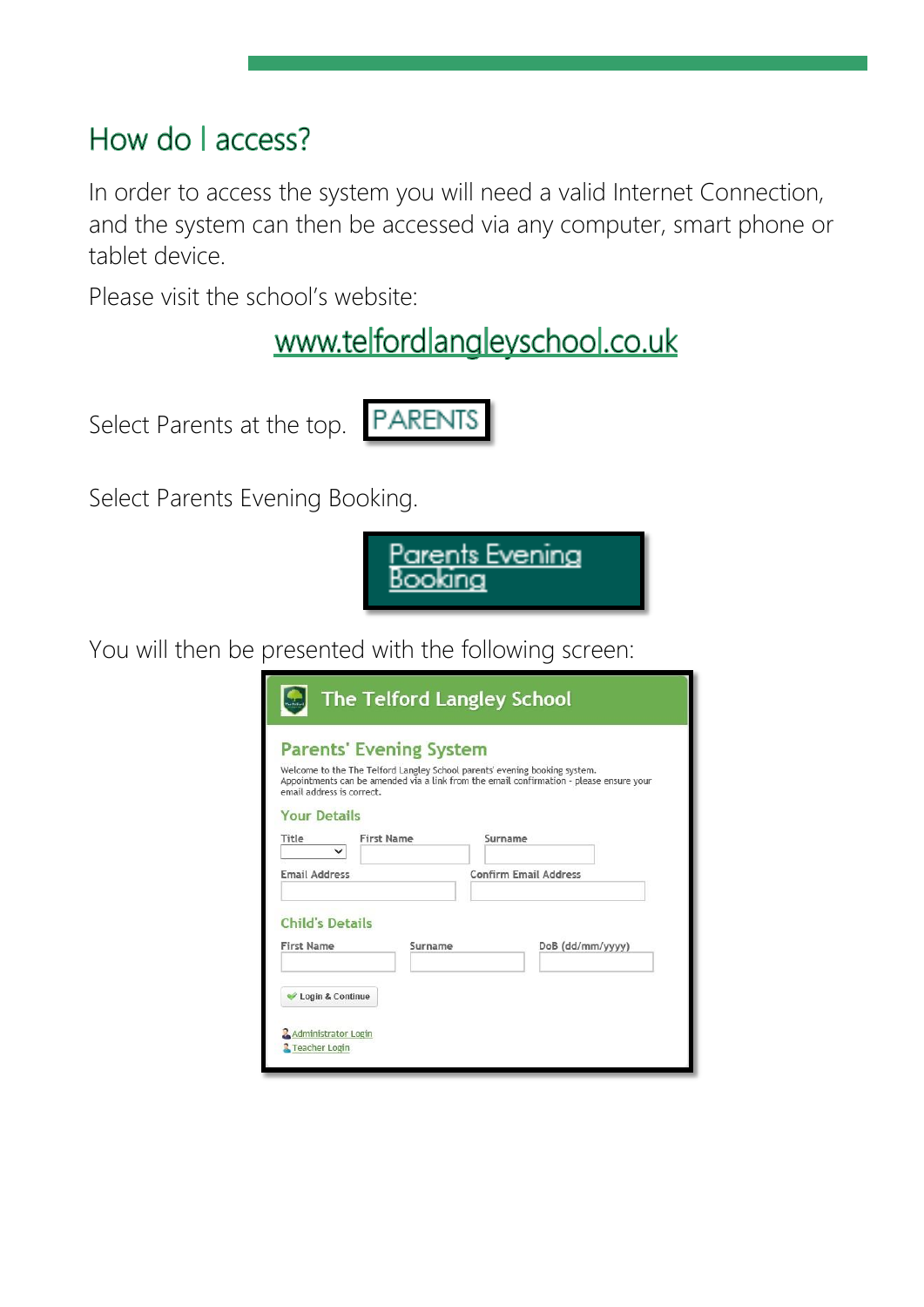## Logging in.

Enter your details, followed by your child's details as required.

When completing the form please ensure your email address is correct, as booking confirmation will be sent to this location.

| <b>Parents' Evening System</b><br>Welcome to the The Telford Langley School parents' evening booking system.<br>Appointments can be amended via a link from the email confirmation - please ensure your |                   |                              |  |  |
|---------------------------------------------------------------------------------------------------------------------------------------------------------------------------------------------------------|-------------------|------------------------------|--|--|
| <b>Your Details</b>                                                                                                                                                                                     |                   |                              |  |  |
| Title                                                                                                                                                                                                   | <b>First Name</b> | Surname                      |  |  |
| <b>Email Address</b>                                                                                                                                                                                    |                   | <b>Confirm Email Address</b> |  |  |
| <b>Child's Details</b><br><b>First Name</b>                                                                                                                                                             | Surname           |                              |  |  |
|                                                                                                                                                                                                         |                   | DoB (dd/mm/yyyy)             |  |  |
| Login & Continue<br>v                                                                                                                                                                                   |                   |                              |  |  |
| 2 Administrator Login<br>Teacher Login                                                                                                                                                                  |                   |                              |  |  |

Please enter your child's name as it appears on their birth certificate and what was registered with the school. (No shortened names or nicknames.) Please ensure your child's DOB is formatted correctly (DD, MM, YYYY). *For example: 29/07/2001*

It must be formatted as above in order to match our database.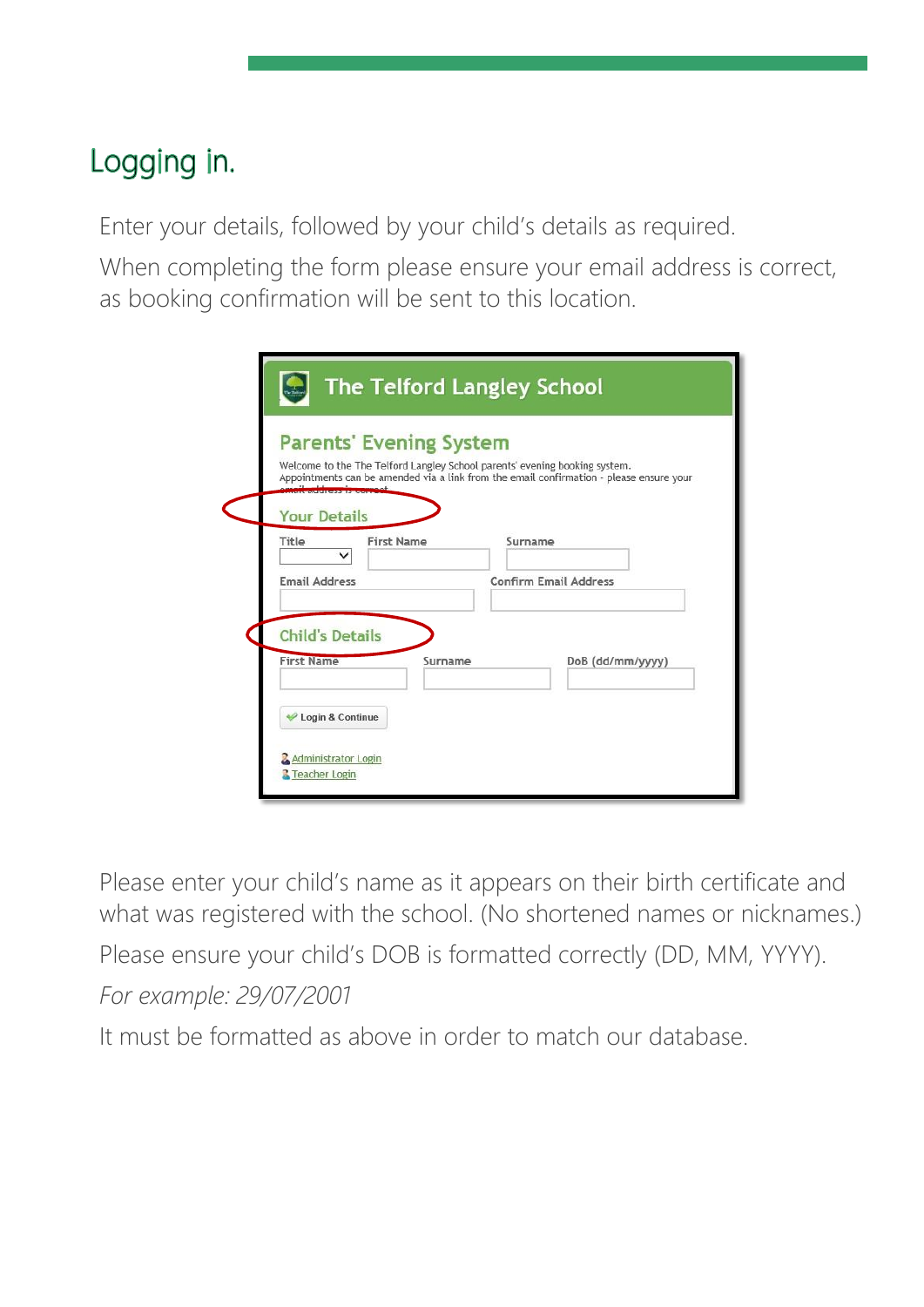### Making an appointment.

Once logged in, you should be able to see the event on the screen.

| This parents' evening is for pupils in Year 8. Please enter the school via the main entrance and follow the signs<br>for the Main Hall where this evening is taking place. Parking is available in the main school car park<br>Time: 16:30 - 19:00<br>Date: 03/11/2016 | <b>A</b> | Year 7 & KS4 |  |  |
|------------------------------------------------------------------------------------------------------------------------------------------------------------------------------------------------------------------------------------------------------------------------|----------|--------------|--|--|
|                                                                                                                                                                                                                                                                        |          |              |  |  |
|                                                                                                                                                                                                                                                                        |          |              |  |  |

Click Continue to make a booking.



You can then select the teachers you wish to see, for a 5 minute allocated time slot for each. All teachers will automatically be selected and you can only book in with subject teachers that teach your child.

| Mr E Antwi - History                               |  |  |
|----------------------------------------------------|--|--|
| J Cochrane - Modern Languages                      |  |  |
| Miss L Evans - Physical Education                  |  |  |
| Mr N Gregory - Art                                 |  |  |
| Miss S Humphreys - Science                         |  |  |
| D Jones - Computing                                |  |  |
| D Jones - Religious Education                      |  |  |
| Mr M Keegan-Phipps - Music<br>$\blacktriangledown$ |  |  |
| Miss S Palmer - Geography                          |  |  |
| Mrs R Ravenhall - English                          |  |  |
| Mrs R Ravenhall - Drama                            |  |  |
| Mr J Toulson - Mathematics                         |  |  |
|                                                    |  |  |
| Cancel<br>Continue to Book Appointments            |  |  |

Then select Continue to Book Appointments.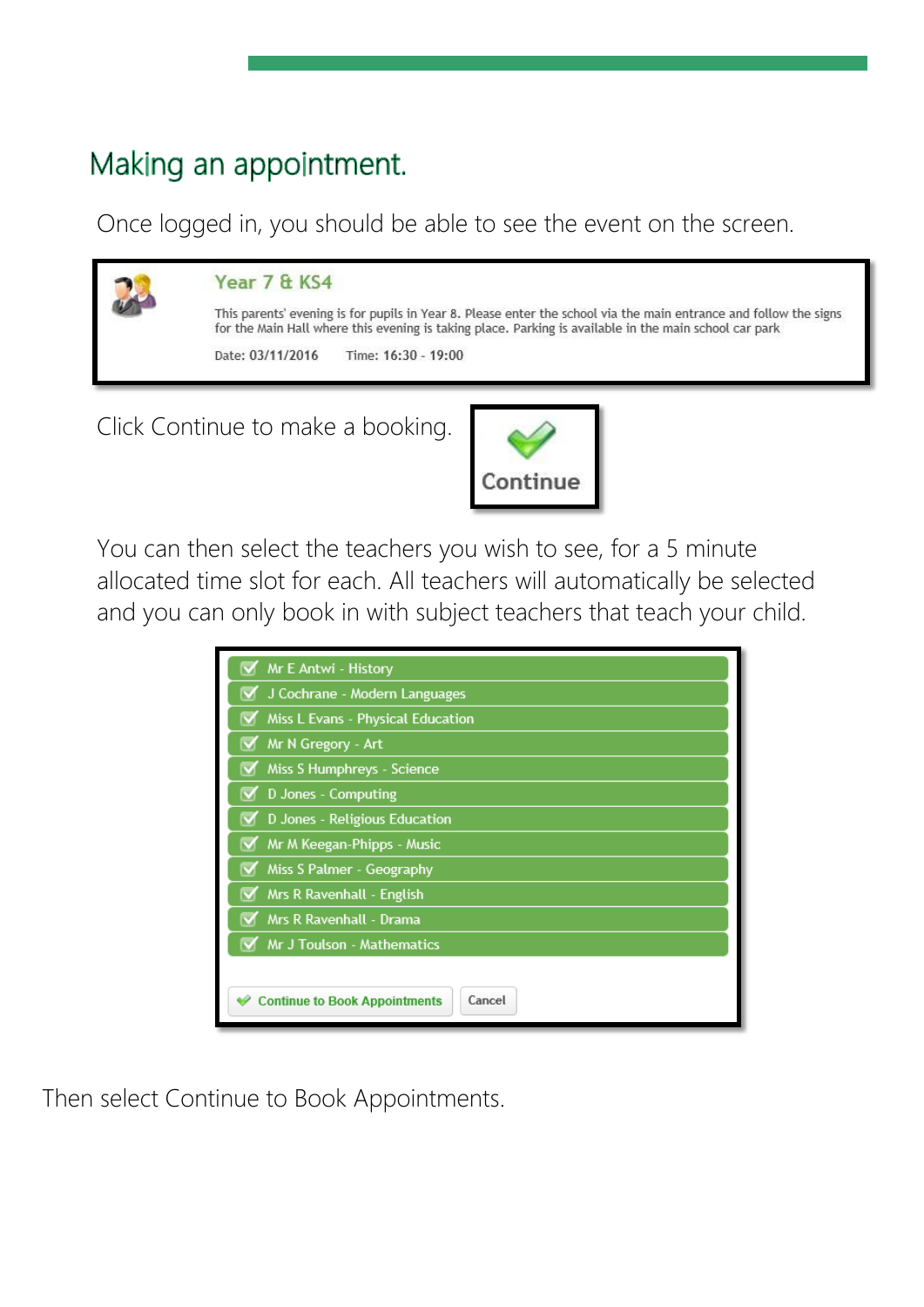### Making an appointment.

Now you can select time slots for teaching staff by clicking Book by the appropriate time.

If a teacher is busy with another appointment, this will be shown as Busy.

| 16:50 | <b>Book</b> | Book        |
|-------|-------------|-------------|
| 16:55 | <b>Busy</b> | <b>Book</b> |
| 17:00 | <b>Book</b> | <b>Book</b> |
| 17:05 | <b>Busy</b> | <b>Book</b> |
| 17:10 | <b>Book</b> | <b>Book</b> |
| 17:15 | Book        | <b>Book</b> |
| 17:20 | <b>Book</b> | <b>Book</b> |
| 17:25 | Book        | <b>Busy</b> |
| 17:30 | <b>Book</b> | <b>Busy</b> |

Once you have made your appointments you can manage them by selecting Appointments at the top.



All your scheduled appointments will then appear.